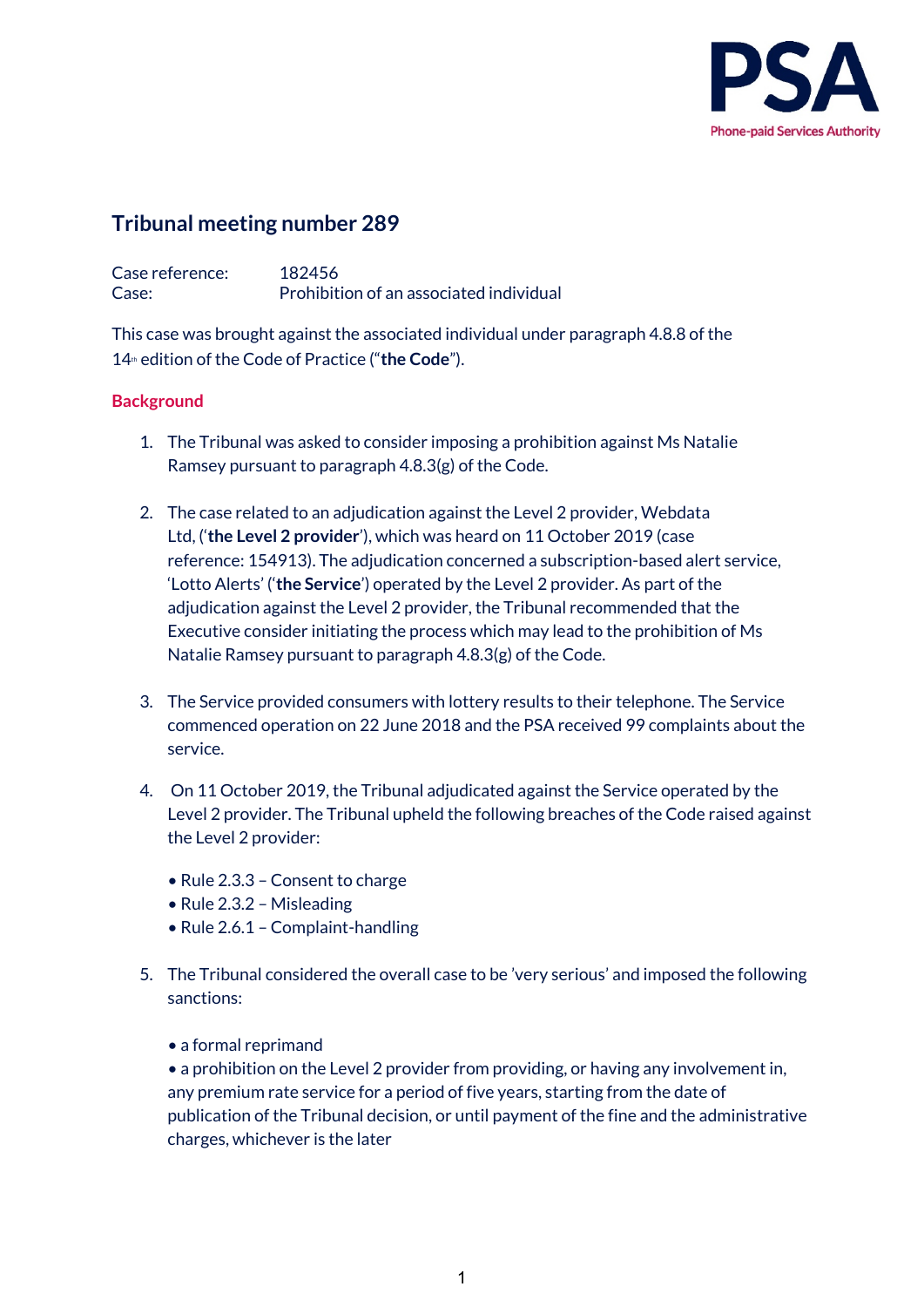• a requirement that the Level 2 provider must refund all consumers who claim a refund for the full amount spent by them on the Service, within 28 days of their claim, save where there is good cause to believe that such claims are not valid, and provide evidence to PSA that such refunds have been made

• a fine of £250,000.

The Tribunal also recommended that the Level 2 provider pay 100% of the administrative costs, which totalled £5,045.

6. The relevant provisions of the Code for the present matter relating to Ms Ramsey's potential prohibition included:

Paragraph 4.8.8 of the Code which states:  

"(a) *If a Tribunal considers that it may wish to make a prohibition under sub-paragraph 4.8.3(f), 4.8.3(g) or 4.8.3(h) in respect of any associated individual, the PSA shall first make all reasonable attempts to notify the individual concerned and the relevant party in writing.   (b) It shall inform each of them that any of them may request an opportunity to make representations in writing, or in person, to the Tribunal and of the right of any of them (or the PSA itself) to instead require an oral hearing.*"     

Paragraph 4.8.3(g) of the Code which states:      

*"Having taken all relevant circumstances into account, the Tribunal may impose any of the following sanctions singularly or in any combination in relation to each breach as it deems to be appropriate and proportionate:   (g) prohibit a relevant party and/or an associated individual found to have been knowingly involved in a serious breach or series of breaches of the Code from providing, or having any involvement in, any PRS or promotion for a defined period."*

Paragraph 5.3.9 of the Code which states:     

*"'Associated individual' is any sole trader, partner or director or manager of a Premium rate service provider, anyone having day to day responsibility for the conduct of its relevant business and any individual in accordance with whose directions or instructions such persons are accustomed to act, or any member of a class of individuals designated by the PSA."*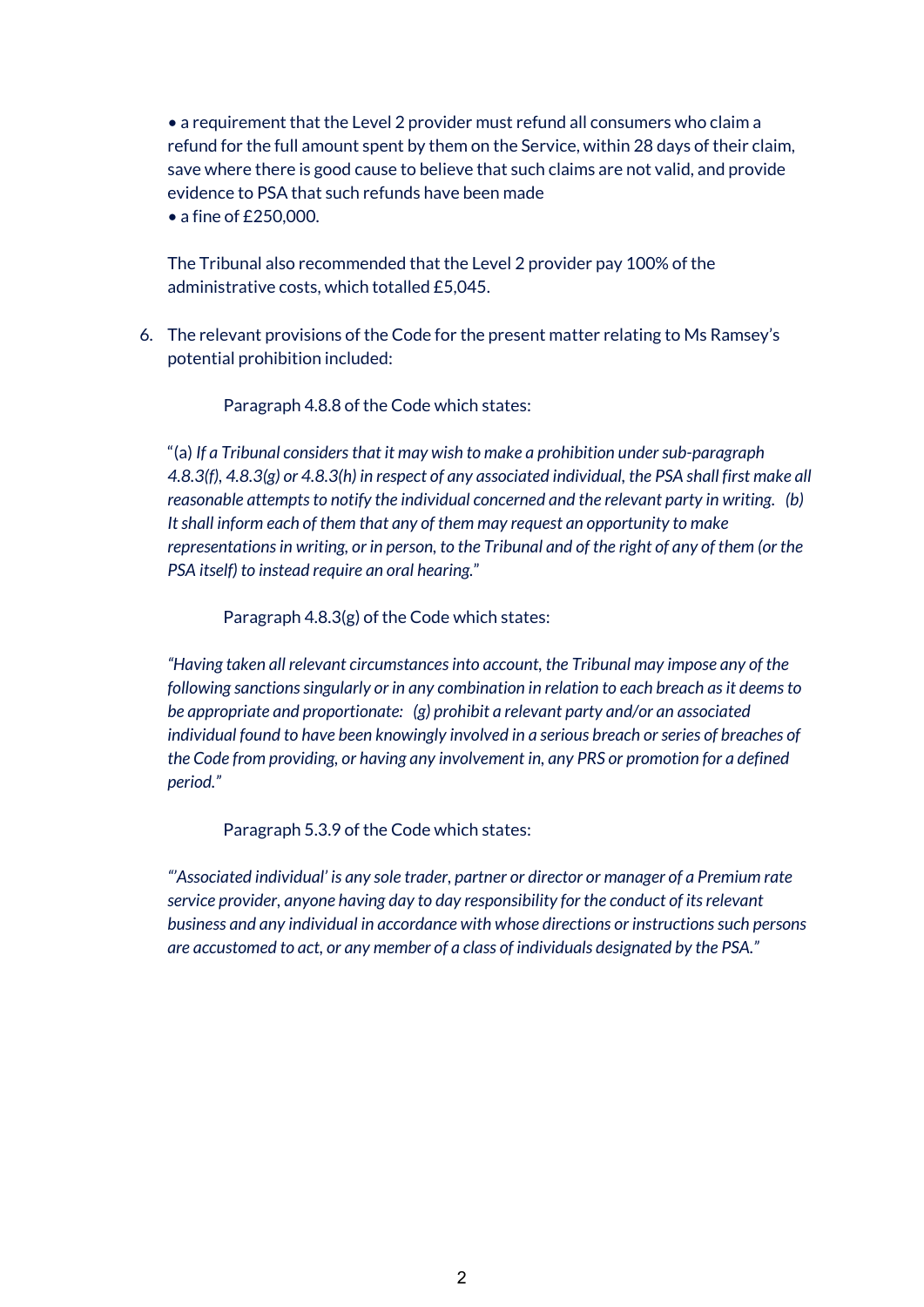### **Preliminary issue**

- 7. The hearing was held remotely via Microsoft Teams due to the ongoing Covid-19 situation. As the Level 2 provider was not in attendance at the Tribunal, the Tribunal considered as a preliminary issue the issues of service and proceeding in absence.
- 8. The Tribunal wanted to be certain that the Executive had complied with Code paragraph 4.8.8 and made all reasonable attempts to notify Ms Ramsey and the Level 2 provider in writing. In addition, it wished to satisfy itself that the Executive had informed Ms Ramsey and the Level 2 provider that any of them may request an opportunity to make representations in writing, or in person, to the Tribunal, and of the right of any of them to instead require an oral hearing.
- 9. The Tribunal considered whether the Executive had made reasonable efforts to properly serve the Warning Notice **(**'**the Notice**'**)** on Ms Ramsey and the Level 2 provider.
- 10. The Tribunal noted that the Level 2 provider was in liquidation and its registered address was that of its liquidators. The Executive had issued the Notice on the liquidators as well as on Ms Ramsey as required by the Code, and the Tribunal noted that the liquidators had stated that: "*Given that the Company is in liquidation, and the fact that the proceedings are against the former directors personally, neither the Company nor the liquidators intend to take any part in the proceedings…"* The Tribunal further noted that the Notice had been successfully delivered to Ms Ramsey's residential address on 14 September 2021.
- 11. The Tribunal then went on to consider whether the Executive had notified Ms Ramsey about the date and time of the hearing. It noted that the Executive emailed Ms Ramsey the date and time of the hearing on 26 November 2021. The Executive also sent out the notification by post and it was successfully delivered to Ms Ramsey's residential address by Royal Mail on 27 November 2021, and by UPS on 30 November 2021.
- 12. The Tribunal was therefore satisfied that the Executive had complied with Code paragraph 4.8.8; the Notice had been properly served on both Ms Ramsey and liquidators for the Level 2 provider.

#### **Proceeding in absence**

13. The Tribunal then considered whether it was fair to proceed in Ms Ramsey's and the Level 2 provider's absence. Although Ms Ramsey had not responded to the Notice, the Tribunal was not convinced that adjourning the matter would serve any useful purpose. Ms Ramsey had been informed about the proceedings and had been notified of the date and time of the paper-based hearing, but it appeared that she had decided not to engage with the PSA. The Level 2 provider was now in liquidation and its liquidators had confirmed that it would not be taking part in the proceedings.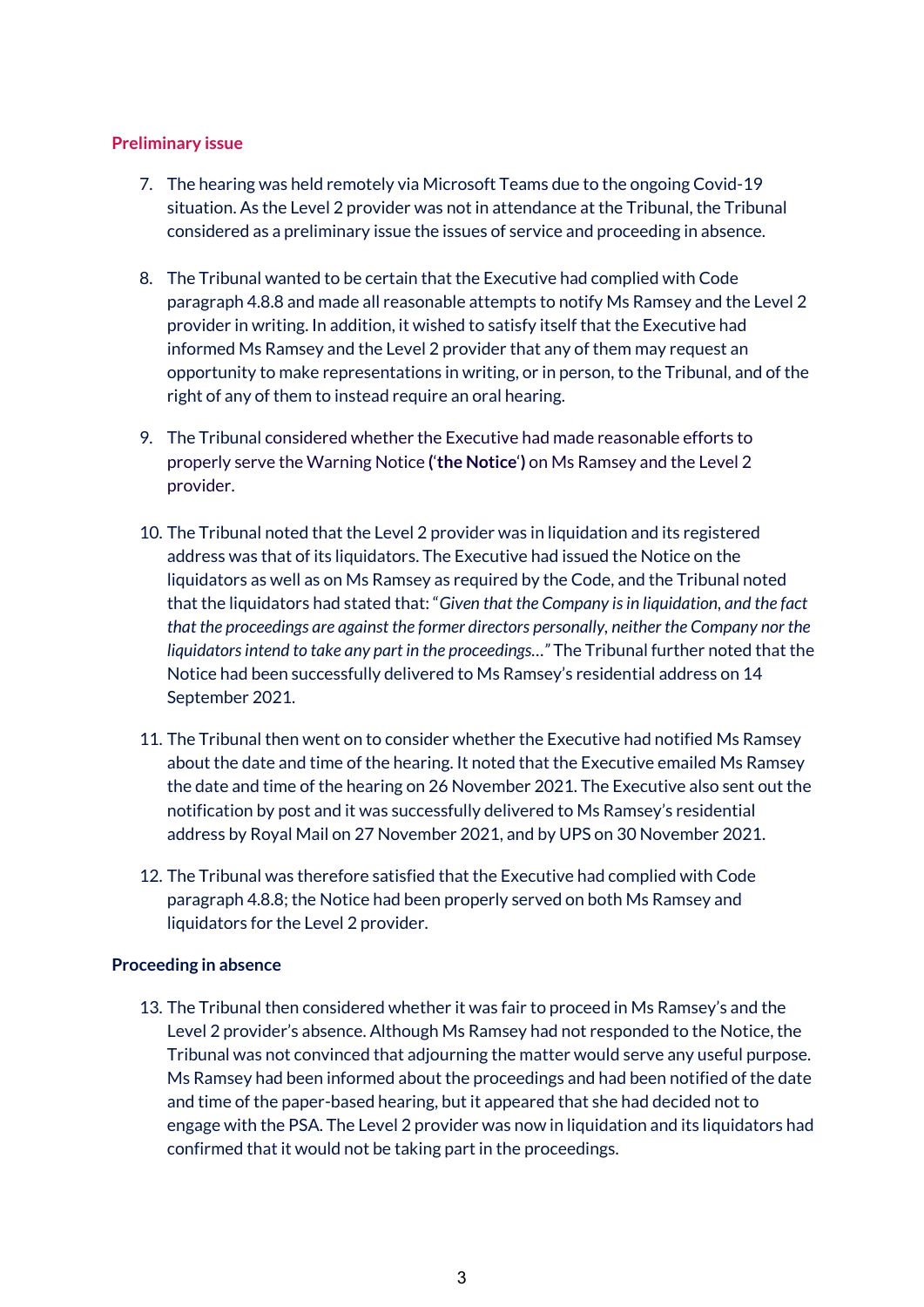14. In all the circumstances, the Tribunal was satisfied that it ought to proceed with the hearing in the absence of Ms Ramsey. It did not consider that there would be any or any sufficient benefit in adjourning the matter, as, among other things, it appeared unlikely that such an adjournment would secure Ms Ramsey's attendance at any future hearing. As such, the Tribunal was satisfied that it was fair and reasonable to proceed in the absence of both Ms Ramsey and the Level 2 provider.

# **Associated individual**

#### **The Executive's submissions**

- 15. The Executive considered that Ms Ramsey was an associated individual for the purpose of paragraph 5.3.9 of the Code, as it considered that she had day to day responsibility for the conduct of the Level 2 provider. The Executive stated that this was evidenced by the following:
	- Ms Ramsey was the sole director of the Level 2 provider between 11 April 2016 and 15 July 2018. The Executive noted that the Service commenced on 22 June 2018 and the first complaint about the Service was received by the PSA on 29 June 2018.
	- Ms Ramsey was the sole shareholder of the Level 2 provider. This was evidenced by the CreditSafe report for the Level 2 provider.
	- Ms Ramsey had been listed as the primary contact for the Level 2 provider on the PSA Registration Scheme since the Level 2 provider first registered on 28 May 2018.
	- Ms Ramsey remained a responsible person for the Level 2 provider until at least mid-December 2018, as indicated by Ms Ramsey's response to the Executive's direction, which the PSA received on 13 December 2018.
	- on 4 May 2018, Ms Ramsey, in her capacity as the Level 2 provider's Director, signed a contract to operate premium rate services with the Level 1 provider
	- on 4 June 2018, Ms Ramsey, in her capacity as the Level 2 provider's Director, signed a contract with the third-party subscription verifier.
- 16. The Executive submitted that Ms Ramsey, in her capacity of director for the Level 2 provider, was instrumental in setting up and initiating the commencement of the Service.
- 17. Ms Ramsey ceased to be the director for the Level 2 provider as of 15 July 2018. Notwithstanding this, the Executive considered that her ongoing correspondence with the Executive, in relation to the status of the Service and business following her resignation in July 2018, indicated that she shared responsibility with the new director for the conduct of the Level 2 provider.
- 18. The Executive asserted that the above demonstrated that Ms Ramsey had day-to-day responsibility for the conduct of the Level 2 provider's business, both during the time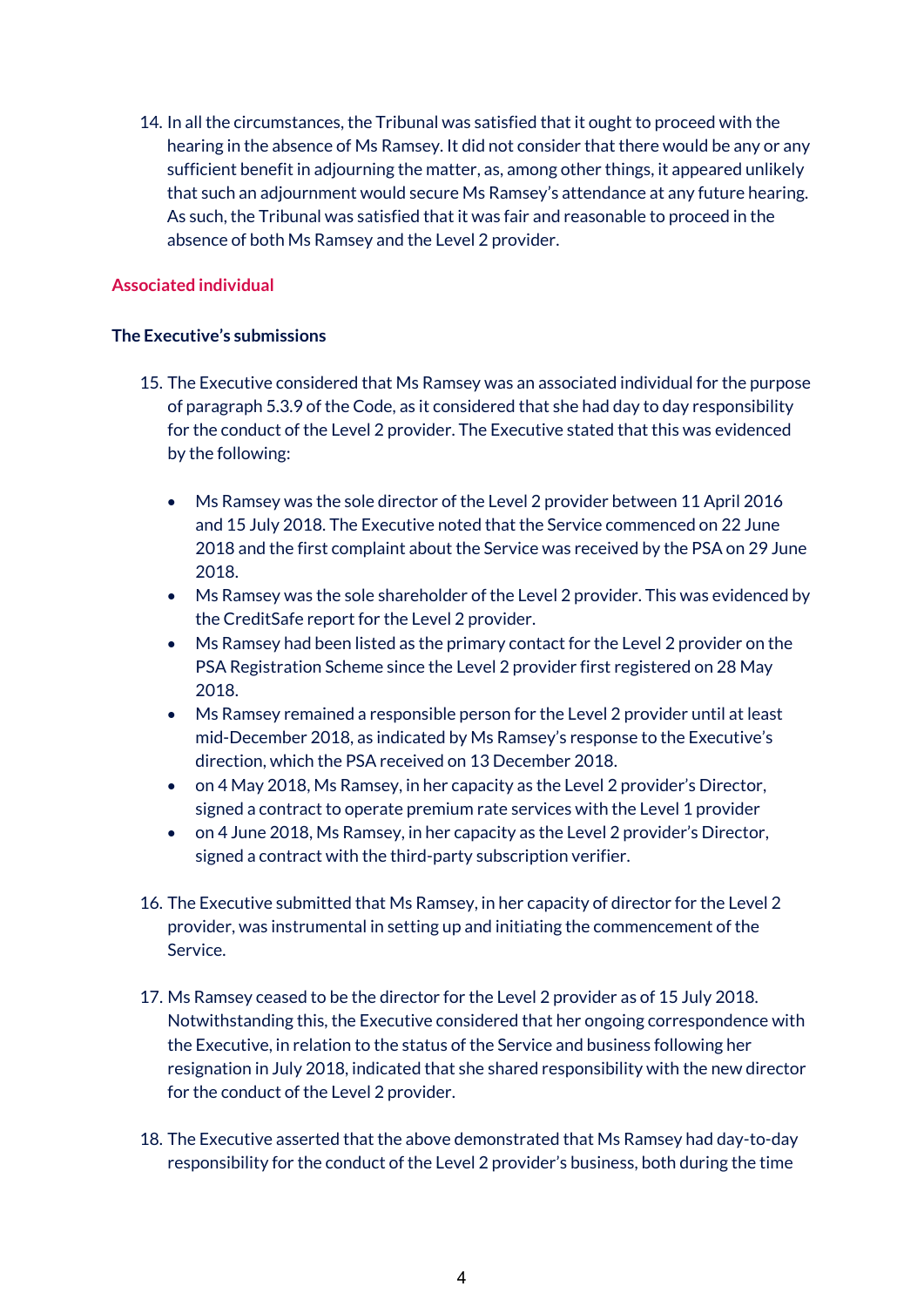she was a director for the Level 2 provider and subsequently. The Executive submitted that Ms Ramsey was an associated individual under paragraph 5.3.9 of the Code when breaches of Rules 2.3.3, 2.3.2 and 2.6.1 of the Code were being carried out.

#### **Ms Ramsey's response**

- 19. Ms Ramsey did not respond to the Executive's Warning Notice and did not attend the paper-based hearing.
- 20. The Level 2 provider was in liquidation and its liquidators informed the Executive that: "*Given that the Company is in liquidation, and the fact that the proceedings are against the former directors personally, neither the Company nor the liquidators intend to take any part in the proceedings…"*

#### **Conclusions**

- 21. The Tribunal noted that Ms Ramsey was the sole director and sole shareholder for the Level 2 provider from 11 April 2016 until her resignation on 15 July 2018. It also noted that the Service commenced operation on the 22 June 2018 and the first complaint the PSA received about the Service was on 29 June 2018. The Tribunal considered that in respect of all 99 complaints that the PSA received about the Service, all of the subscriptions were initiated before Ms Ramsey ceased to be the director of the Level 2 provider.
- 22. The Tribunal further noted that even after Ms Ramsey's resignation as a director, she appeared to remain a responsible person for the Level 2 provider, as indicated by the response she had given to the Executive's direction for information, which the Executive received on 13 December 2018. The Tribunal considered that in light of Ms Ramsey's ongoing correspondence with the Executive, in relation to the operation and status of the Service and business, this indicated that she had a shared responsibility with the new director for the conduct of the Level 2 provider.
- 23. The Tribunal was satisfied with the Executive's evidence which demonstrated that Ms Ramsey fulfilled the requirements of being an associated individual of a premium rate service provider. The Tribunal agreed with the Executive's submission that Ms Ramsey was instrumental in setting up and initiating the commencement of the Service, noting that she had entered into agreements with the third-party verifier and the Level 1 provider.
- 24. The Tribunal therefore found, on a balance of probabilities, that Ms Ramsey was an associated individual of the Level 2 provider.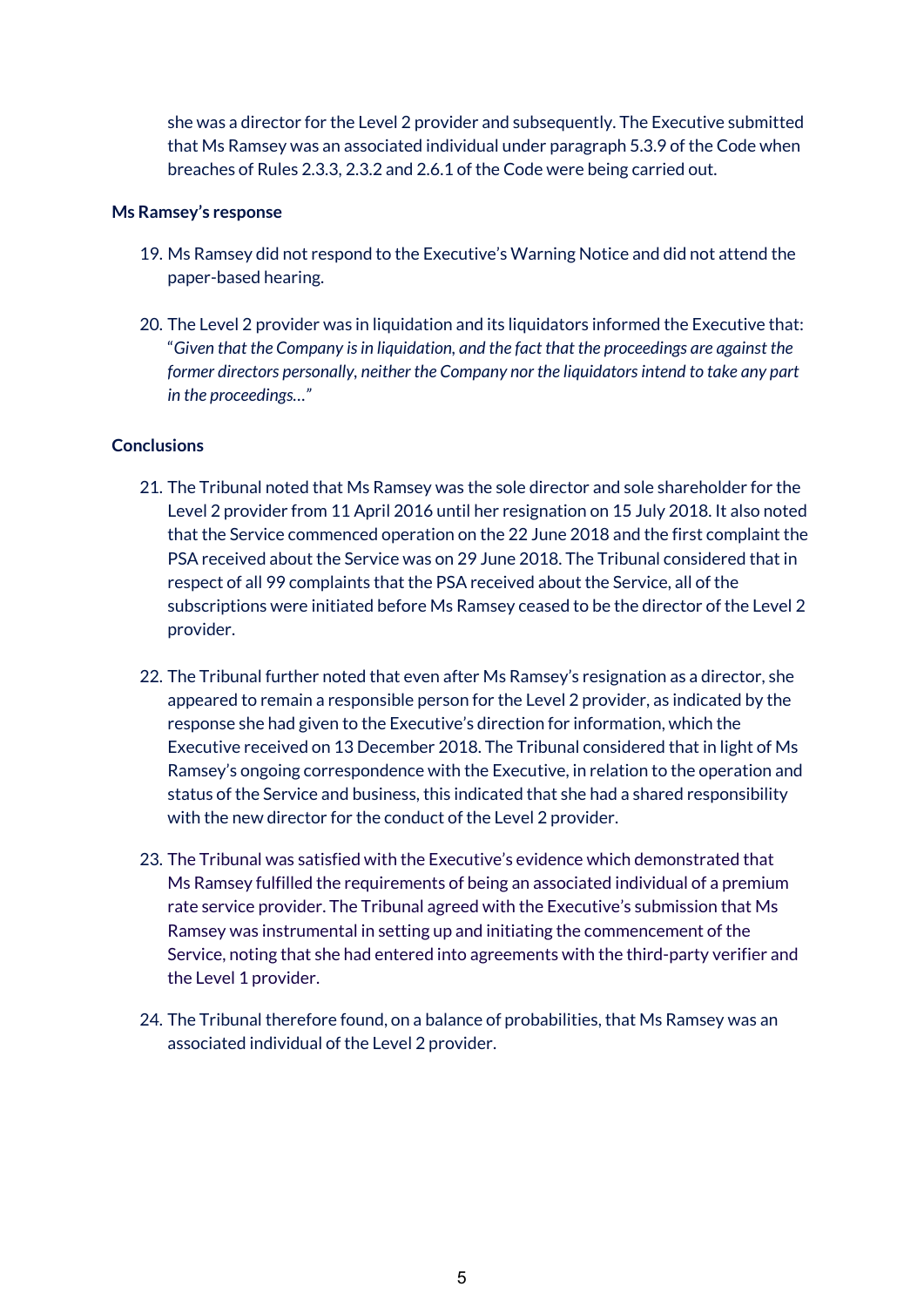### **Knowing involvement**

#### **The Executive's submissions**

- 25. As the primary contact on the PSA Registration Scheme Database and the person in the position of a Director until 15 July 2018, the Executive submitted that Ms Ramsey was, at the time that the series of breaches occurred, responsible for the oversight of the company affairs and ensuring that the company was properly managed, including complying with the Code and sanctions.
- 26. The Executive noted that key events occurred which would have alerted Ms Ramsey to the potential Code breaches and the fact that the Level 2 provider was operating noncompliantly. The Executive relied on the following:
	- Ms Ramsey requested an extension to respond to the informal enquiry sent to the Level 2 provider on 3 October 2018
	- Ms Ramsey acknowledged reading the formal direction for information sent to the Level 2 provider on 15 November 2018
	- furthermore, in her response received on 13 December 2018, Ms Ramsey provided details of the status of the Service and the state of the company's financial position. In particular, Ms Ramsey stated that: "*Lotto alerts was stopped after your last letter in November and we NOT carrying on with this as its so hard on us at the moment*". The Executive noted that the operation of the Service did not cease due to proactive action taken by Ms Ramsey, but as the result of the Level 1 provider suspending the Service in November 2018.
- 27. The Executive asserted that Ms Ramsey was aware that the Level 2 provider was not operating compliantly with the Code. The investigation into the Service was conducted between 15 November 2018 and 25 October 2019 and, as stated above, the Executive first received a complaint about the Service on 29 June 2018. An informal enquiry was sent to Ms Ramsey on 3 October 2018. The case was then allocated to a Track 2 procedure and the Executive continued to send and received a number of responses from Ms Ramsey's email address. The last correspondence that the Executive received from Ms Ramsey was dated 13 December 2018. The correspondence received and responded to by Ms Ramsey included:
	- an Informal Enquiry sent to the Level 2 provider on 3 October 2018 in which the Executive outlined its initial concerns regarding the Service. These were listed as:
		- "*Consumers are not aware of how they became opted into the service*."
		- "*Consumers do not feel they've provided genuine consent for the service in question*."
	- a formal direction for information was sent to the Level 2 provider on 15 November 2018. In the covering email, the Executive outlined the following concerns: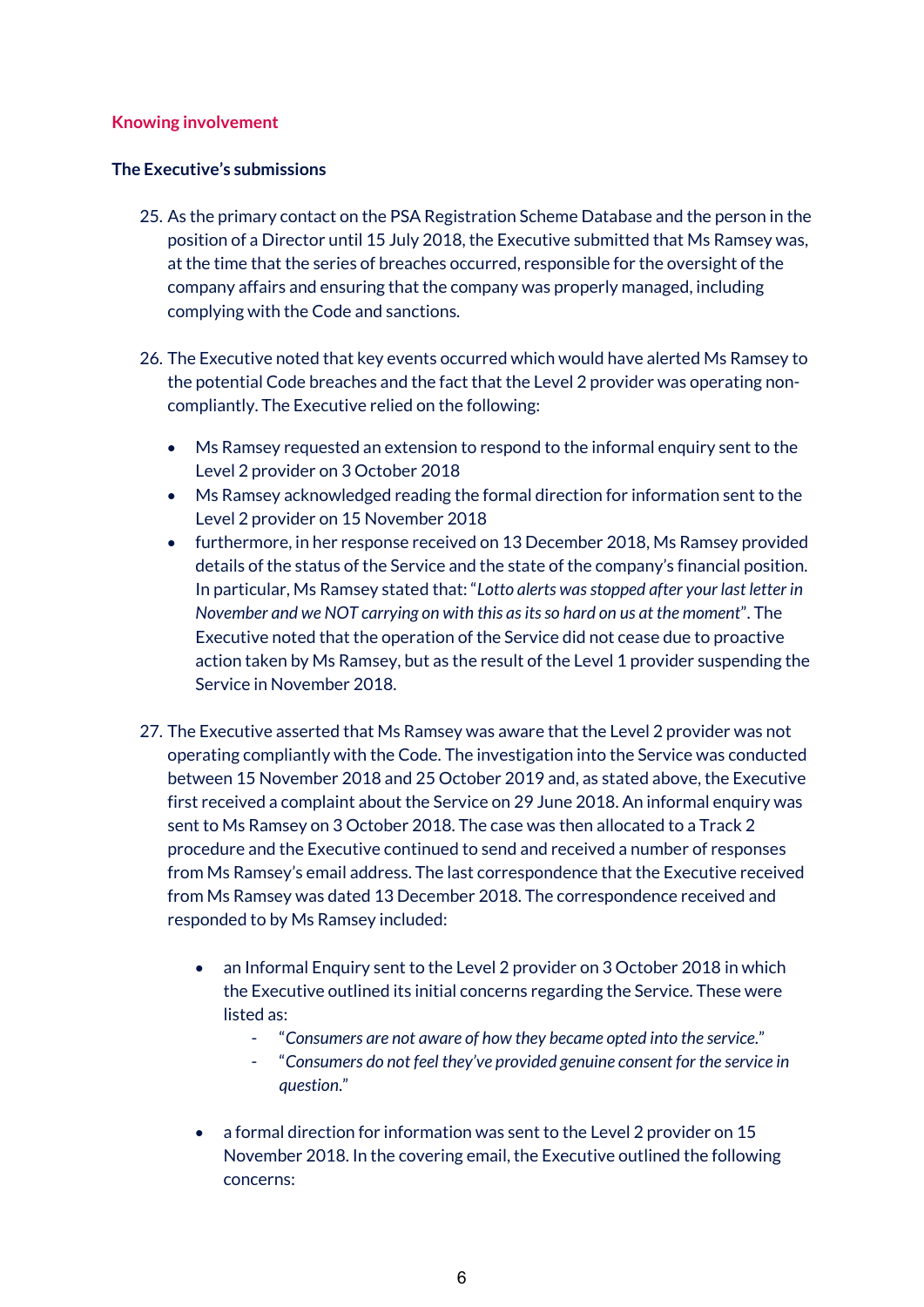- "*There are concerns that consumers are being charged without their consent*."
- "*There are concerns regarding the methods used to verify consumers' consent to charge*."
- "*There are concerns regarding Webdata Ltd's complaint handling processes*".
- "*There are concerns that the service being promoted is not being delivered to consumers*."
- 28. The Executive asserted that the evidence outlined above and contained within the annexes to the Notice demonstrated that Ms Ramsey received and responded to crucial correspondence on behalf of the Level 2 provider during the Executive's investigation.
- 29. Notwithstanding Ms Ramsey's resignation as a director on 15 July 2018, the Executive submitted that Ms Ramsey remained the primary contact for the Level 2 provider on the PSA Registration Scheme database and accordingly remained responsible to answer the Executive's enquiries. The Executive asserted that Ms Ramsey was aware of potential breaches of the Code, and was fully aware of the Executive's investigation.
- 30. The Executive submitted that Ms Ramsey was an associated individual with knowledge in a series of breaches of the Code that were upheld and considered overall to be 'very serious' by an earlier Tribunal, and was knowingly involved in the non-compliant conduct at the relevant times.

#### **Ms Ramsey's response**

31. Ms Ramsey did not respond to the Executive's Warning Notice and did not attend the paper-based hearing. The Level 2 provider was in liquidation and its liquidators informed the Executive that they would not be taking any part in the proceedings.

#### **Conclusions**

- 32. The Tribunal considered whether Ms Ramsey was knowingly involved in a serious breach or a series of breaches of the Code.
- 33. The Tribunal noted how swiftly complaints were received following the Service's commencement and how quickly the Level 2 provider descended into liquidation. It observed Ms Ramsey's response dated 13 December 2018 and specifically that she had stated: "… *lotto alerts was stopped after your last letter in November and we NOT carrying on with this as its so hard on us at the moment*…"
- 34. The Tribunal was satisfied on the balance of probabilities that Ms Ramsey was knowingly involved in a serious breach or series of breaches of the Code. The Tribunal considered that the Executive's evidence clearly demonstrated that Ms Ramsey had been made aware by the Executive that the Service was acting non-compliantly throughout the relevant time of her directorship and subsequently. It noted that Ms